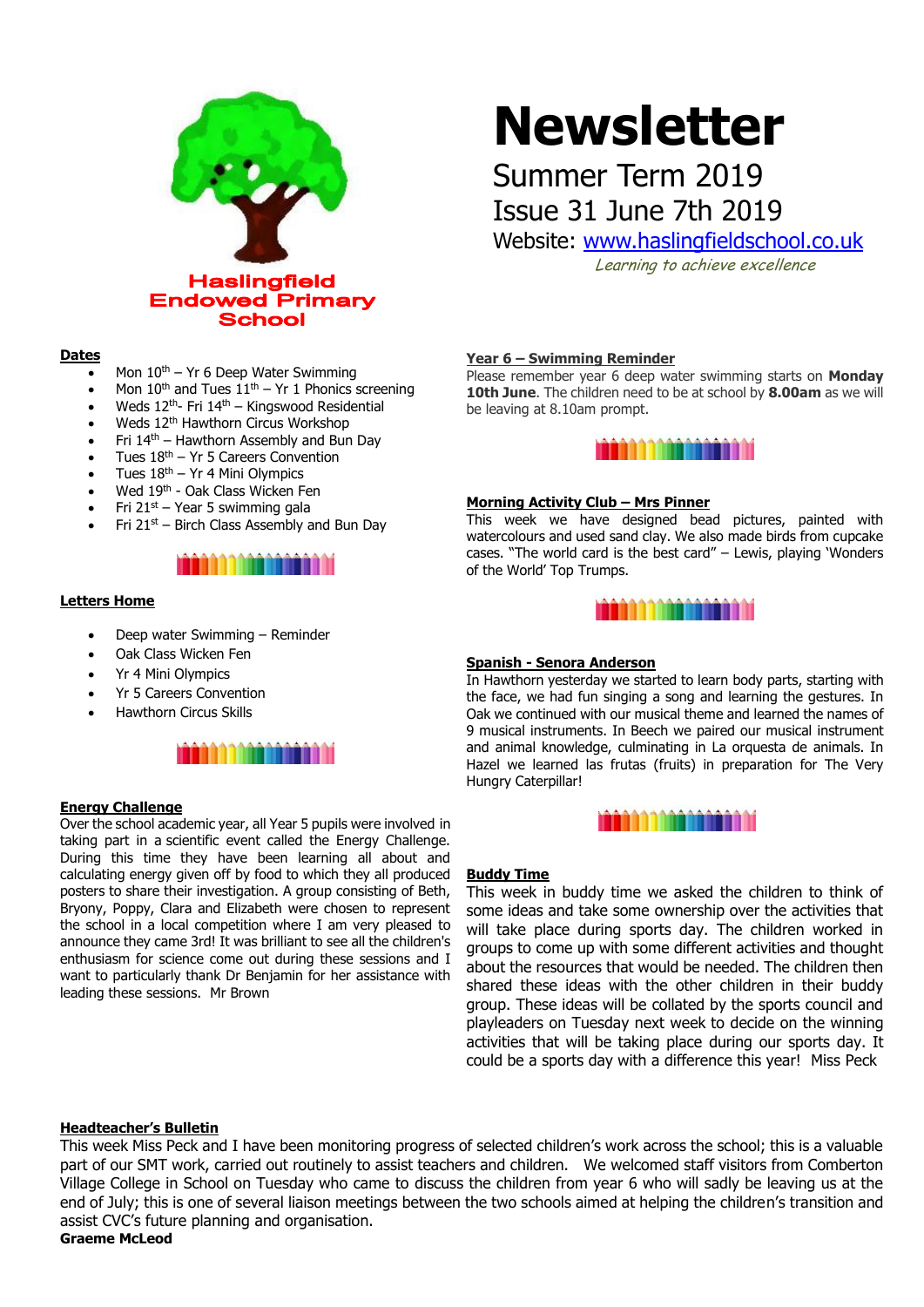### **Early Years and Key Stage 1**



**Ash Mrs Lightfoot and Mrs Symmons:** This week we recounted our holidays in our writing and looked at non-fiction books about sea creatures to continue our animal theme. In maths we recapped on 2D and 3D shapes and enjoyed a shape hunt around our environment. We really enjoyed our first swimming lesson of the season in the pool. At Forest School today we visited our new wild wood this week, it was tricky because there were lots of holes to fall in, branches hanging down and sharp twigs on the floor. We were all really careful and had lots of fun. Before we left we picked elderflowers and brought them back to school and added lemons, sugar and hot water. Everyone is going to stir the mixture until next Friday when we will taste our elderflower cordial.



**Birch – Mrs Fallon and Mrs Lovett:** We have all returned to school full of energy and enthusiasm for the coming half term – especially our swimming sessions. Our first session went extremely well – we were delighted to see so many children happy and confident in the water. It would be helpful to make sure that all children have a long sleeved top on swimming days please. Even on warm sunny days they can get very chilly after they have swum.

Maths: to use positional language e.g. left, right, forwards, backwards, above and below. English: to recognise and use similes in my sentences.



**Hazel – Miss Peck:** What a busy four days we have had! In English we started the week by planning and writing a recount about what we enjoyed in our half term holidays. The children thought carefully about how they were going to write their recount, the order of events and the different types of sentences that they were going to use. The children wrote in length and with detail including expanded noun phrases, a range of punctuation and varied sentence openers. Towards the end of the week we looked at poetry and the different features of a poem. The children learnt about alliteration and wrote some tongue twisters about knights and princesses. They were very funny! On Friday we looked at similes and had a go at writing our own. They were very impressive! The children have had lots of fun in maths this week and have had to be maths detectives. Throughout the week the children have had the opportunity to solve mysteries and clues to find out who stole Saint George's sword and who trapped the potions teacher at the top of the castle. To solve these mysteries the children had to use their knowledge of the four operations, data handling, shapes, missing numbers position and direction and more. It was lovely to see the children so enthusiastic about the challenges and using all of the skills that they had already learnt independently and in different contexts. We had our first swimming session on Wednesday and the sun decided to shine for us! We practised our front crawl technique and swam both widths and lengths. There was lots of opportunity for some games and races too! Lots of fun was had by all.

English: to write a recount. To write a tongue twister (alliteration) about knights and princesses. To recognise and use similes. Maths: to solve maths problems using a range of strategies to help them.